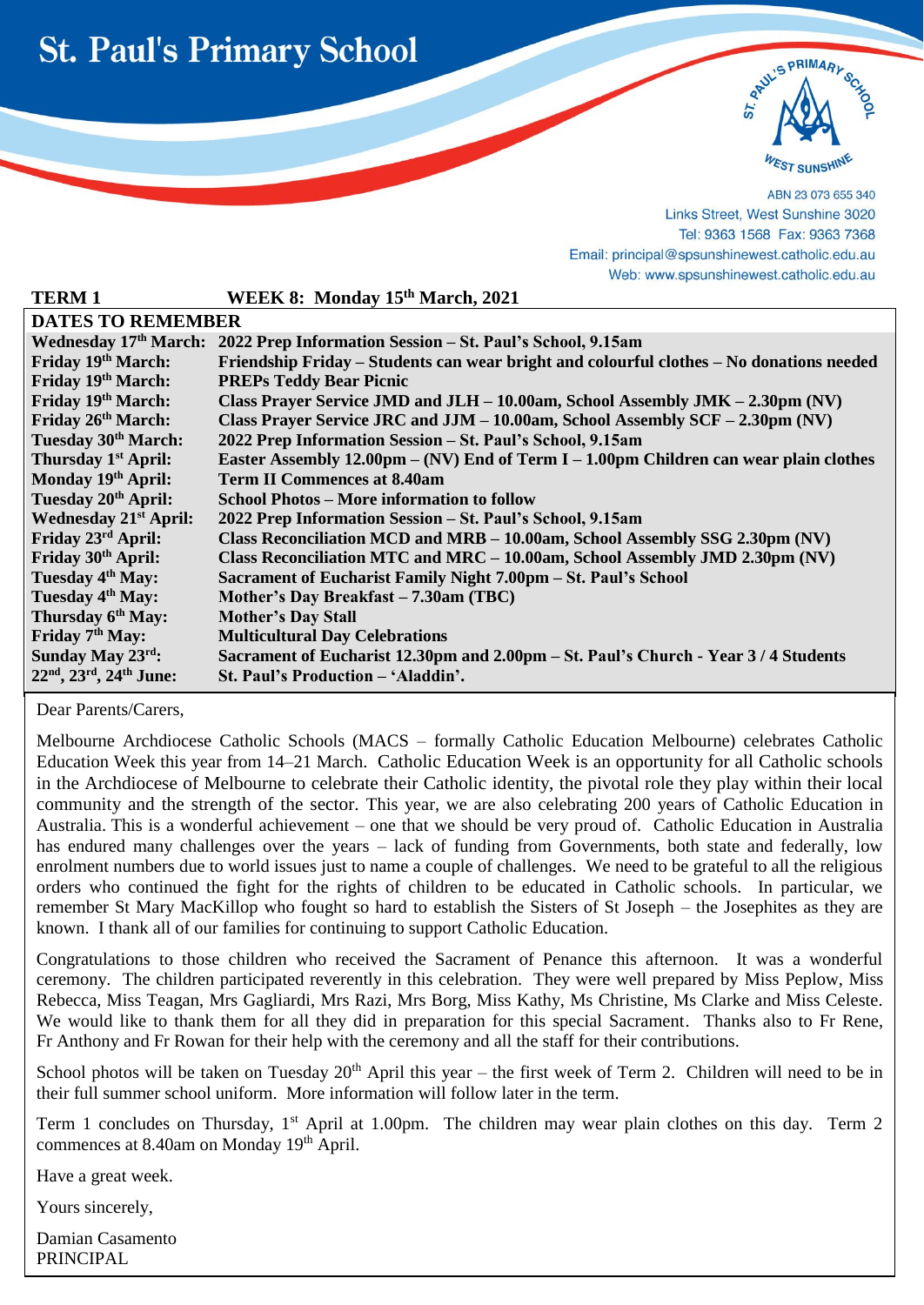# **FRIENDSHIP FRIDAY (FREE DRESS DAY) – This Friday, March 19th**

To launch our new Buddy Bench to the St Paul's community we will celebrate Friendship Friday. Students are encouraged to wear bright and colourful clothes to celebrate this day.

During the day, students will engage in activities that promote friendship at St Paul's. They will learn about the purpose of the Buddy Bench and how they can use it when they are wanting to make new friends.

We believe that the Buddy Bench will be an excellent resource for students to use to help them make new friends and create lifelong childhood memories.

#### **PREP ENROLMENTS - 2022**

Enrolments for Prep 2022 are now open. I encourage any parents/carers who have not enrolled their child for Prep in 2022 to do so. Please contact the school office for an enrolment form. There will be several information sessions for 2022 Prep Parents/Carers. The next session will be held on Wednesday, 17<sup>th</sup> March, at 9.15am. Please let any interested people know of this date. Please contact the office to advise if you will be attending the session.

## **RAFFLE TICKETS FOR EASTER – DONATIONS OF PRIZES FOR OUR HAMPERS**

Thanks to those families who have already returned their sold raffle tickets. The raffle will be drawn on Wednesday 31<sup>st</sup> March. Please make donations of Easter Eggs, chocolates, lollies and gifts to the school for our hampers by March 23<sup>rd</sup>. All money and tickets are to be returned by Monday 29<sup>th</sup> March. Thank you for your ongoing support.

## **IMPORTANT DATES FOR 2021**

The following dates are very important for **ALL** students who will be attending secondary school in 2023 – our news News, 5 students If small stings for Gathelia Secondary School are not in her Friday 20th Assess 2021. current Year 5 students. If applications for Catholic Secondary School are not in by Friday 20<sup>th</sup> August, 2021 your child will not be enrolled in your school of choice.

**20th August 2021:** Applications close for 2023 Year 7 students in Catholic Secondary Colleges – our current Year 5 **Students** 

**14th October 2021:** Offers posted to prospective 2023 Year 7 applicants

**12th November 2021:** Final date for families to accept offers made by the Secondary School

#### **CAMPS, SPORTS AND EXCURSION FUND**

 excursions, camps and sporting activities. Centrelink health care card holders and Pensioner Concession card Camps, Sports and Excursion Fund is the new Government Funding to assist families to cover the costs of school holders may be eligible for a payment of \$125. If you feel you may qualify for this payment please complete the CSEF Application Form and return it to the Office together with a **copy of your Centrelink Card.**

## **FEES/LEVIES**

Your child's levies are now due. Please pay all levies promptly. School fees were due on February 12<sup>th</sup>. Accounts have recently been sent home. You can pay your school fees and levies with a credit card or by direct debit from a nominated bank account or from your Centrelink payments. If you would like this to happen, please come to the office to collect a form.

#### **SEWING VOLUNTEERS NEEDED FOR THE PRODUCTION!!!**

We are in need of someone to volunteer to sew a magic carpet costume for us. You would need to be able to sew stretch lycra and have access to your own sewing machine. We would of course supply the lycra. The pictures attached are only a guide to give some idea of what we are hoping to achieve; a stretch 'carpet' that our young actor can move around in freely.

If you are interested, please contact the office and leave your contact details or email either of us here,

[rcullum@spsunshinewest.catholic.edu.au](mailto:rcullum@spsunshinewest.catholic.edu.au) [mmicallef@spsunshinewest.catholic.edu.au](mailto:mmicallef@spsunshinewest.catholic.edu.au)

Thank you! Rhiannon Cullum and Michele Micallef

(Arts Leaders) (Arts Leaders)